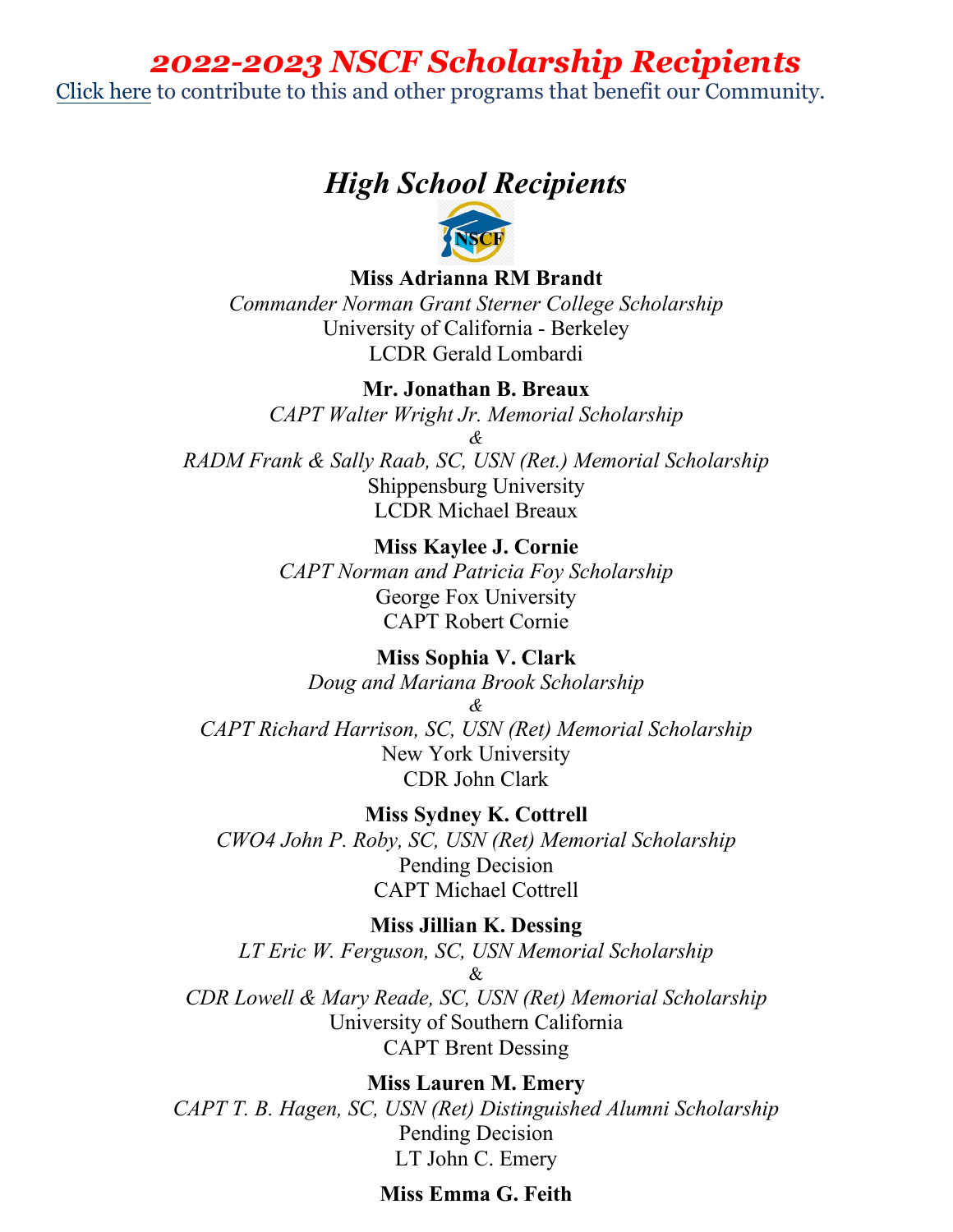*RDML Kenneth Epps, SC, USN Scholarship* Pending Decision CDR Ries Feith

#### **Mr. Evan M. Frederickson**

*RADM Paul O. Soderberg, SC, USN (Ret) Scholarship* New York University CDR Jason Morgan

**Miss Gracelin A. Jones**

*Gilbert and Jacki Cisneros Foundation Scholarship & LCDR Arthur A. Briggs Memorial Scholarship*

Pending Decision LCDR James Thompson

### **Mr. Isaac Y.D. Krom**

*VADM Alan S & Maryjo Thompson, SC, USN (Ret) Scholarship* Pending Decision LTJG Donald J. Krom

**Miss Emmaline I. Lombardo**

*CAPT Ed & Erica Knowles, SC, USN Scholarship*

*&*

*CDR Lowell and Mary Reade, SC, USN (Ret) Memorial Scholarship*  Villanova University CAPT Gregg Lombardo

**Mr. Aidan H. McClanahan**

*Josephine Wenzel Memorial Scholarship* Virginia Military Institute CAPT Patrick McClanahan

## **Mr. Tanner K. Miller**

*RADM Robert M. Moore, SC, USN (Ret.) Memorial Scholarship & LCDR Clyde E. Tudor, SC, USN (Ret.) Memorial Scholarship* Blue Ridge Community College

CDR Kevin Miller

**Miss Kenna J. Morgan** *RADM Mike & Joy Lyden, SC, USN (Ret) Scholarship* Pending Decision CAPT Mark W. Morgan

#### **Miss Sofie S. Ott**

*CAPT Len Sapera, SC, USN (Ret.) Scholarship* Wake Forest University RADM Matthew Ott

### **Miss Margaret A. Shively**

*CDR Mark Whitfield, SC, USN (Ret) Scholarship*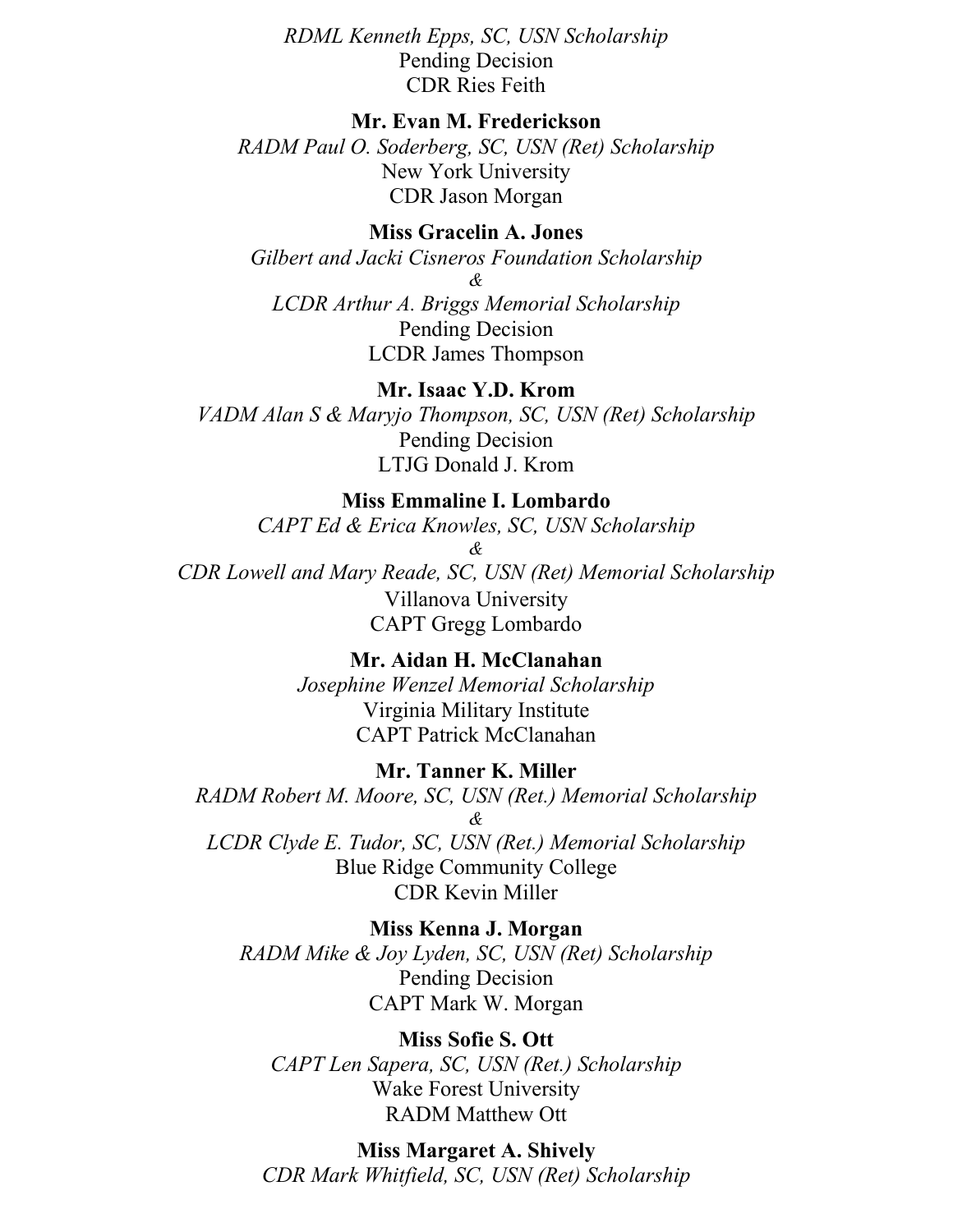Pending School Decision LT Willard Shively

# **Miss Isabella M. Stavrides**

*LCDR & Mrs. Raymond G. Gunn & CAPT Mrs. Alan L. Gunn Scholarship* University of Memphis LCDR James Stavrides

**Miss Alana U. Tamayo** *CAPT Jim Shelton, SC, USN Scholarship* University of California, Los Angeles CAPT Phoebe Tamayo

#### **Mr. Kenneth E. Tofah**

*Shirley Billings Memorial Scholarship* Pending Decision LSC Felix Tofah

# **Miss Madison E. Wilhelm**

*Carol Ann Walker Memorial Scholarship*

*&*

*CDR Lowell and Mary Reade, SC, USN (Ret) Memorial Scholarship*  Liberty University CDR Mark Wilhelm

# **Miss Amelia M. Wood**

*RADM William E. Powell, Jr., SC, USN (Ret.) Memorial Scholarship* Auburn University CDR Roger Hargrove

# *College Recipients*



**Miss Lauren A. Bell** *Old Philadelphia Area Retired Porkchops Scholarship &*

*RADM Bernard S. Browning Memorial Scholarship*  University of Central Oklahoma CAPT Vernon Pierce

# **Miss Isabelle V. Bohn**

*RADM Robert and HelenAnn Phillips, SC, USN, (Ret.) Scholarship & CDR Lowell and Mary Reade, SC, USN (Ret) Memorial Scholarship* University of Central Oklahoma LT Alan Costa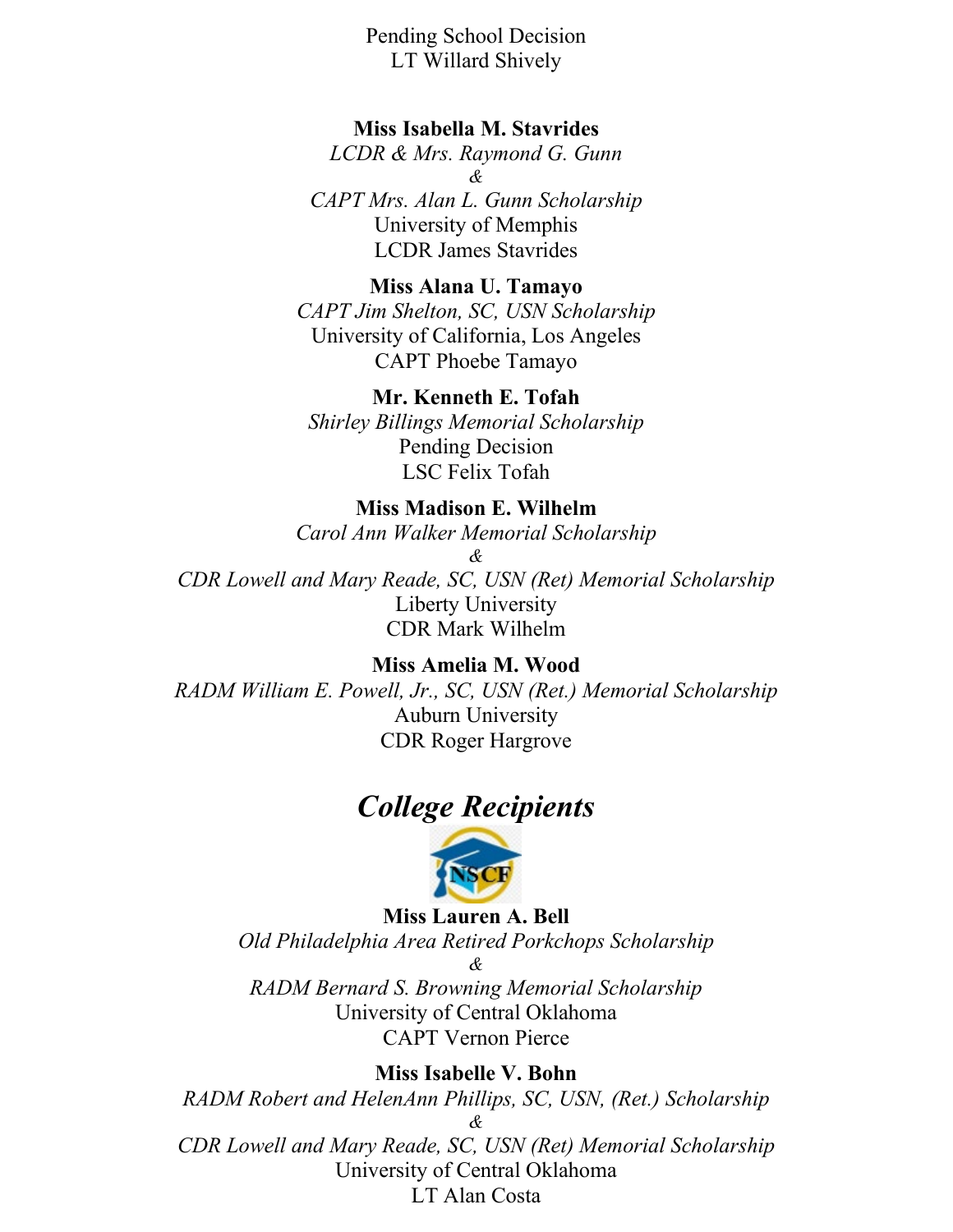#### **Miss Katherine E. Bohn**

*CAPT Jackson L. Schultz, SC, USN (Ret.) Distinguished Alumni Memorial Scholarship* St. Louis University LT Alan Costa

# **Miss Adelaide M. Cahill**

*Mr. & Mrs. Laurence Costin, SC, USN Scholarship* Lipscomb University CAPT Douglas Pearson

# **Miss Emma L. Cahill**

*Shirley Berry Robinson Memorial Scholarship &*

*Harvard World War II Mid-Off Group Scholarship* Biola University CAPT Douglas Pearson

#### **Miss Caitlin D. Colyer**

*O'Hagan/Huntress Scholarship*

*&* 

*Harvard World War II Mid-Off Group Scholarship* Penn State University CAPT Timothy Colyer

# **Miss Jenna G. Grunzke**

*Jessica-Marie A. Tisak Memorial Scholarship* William & Mary CAPT Shawn Grunzke

# **Miss Hannah G. King**

*RADM David P. Keller, SC, USN (Ret) Scholarship* George Mason University CAPT Danny King

**Miss Catherine E. Lacey** *CDR William O. Hagerty, SC, USN (Ret) Scholarship*

> Louisiana Tech University CAPT Howard Lacey

#### **Miss Annabel E. Leonard**

*Commander Norman Grant Sterner College Scholarship* University of Alabama – Tuscaloosa CDR Thomas Leonard

#### **Miss Brianna M. Lucas**

*Patricia Ann Collette Memorial Scholarship & USS Supply AOE-6 Scholarship* Oklahoma State University CAPT Michael Lucas

#### **Miss Maggie L. Miller**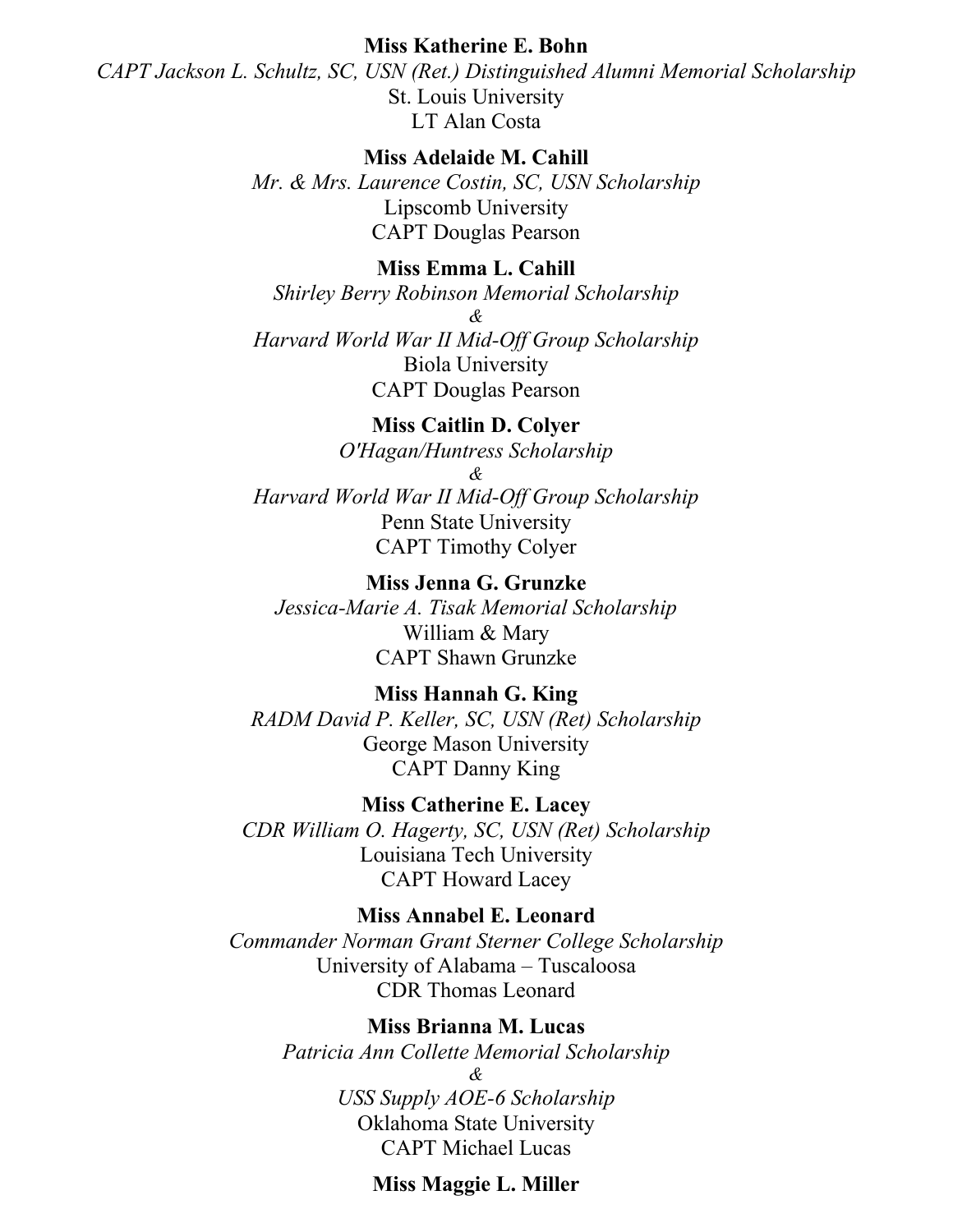*RADM Linda and CAPT Robert Bird, SC, USN (Ret) Scholarship* Saint Louis University LT John Miller

# **Mr. Carlo A. Sanchez**

*CDR Ronald Roskowski, SC, USN (Ret.) Scholarship* University of San Diego CPO Anthony Sanchez

## **Miss Julia E. Sarnowski**

*Catherine Cuomo Memorial Scholarship*

*& LCDR Copley Burkett, SC, USN (Ret) Memorial Scholarship* Vincent College LT Michael R. Sarnowski

**Miss Mary K. Schnier** *RDML Kurt Kunkel SC, USN (Ret.) Memorial Scholarship* Kirkwood Community College CDR David Schnier

# **Miss Cameron JB Weldon**

*RADM Donald G. St. Angelo Distinguished Alumni Memorial Scholarship* Ithaca College DKC Kevin J. Weldon

# *Recurring Scholarships*



**Miss Sarah R. Driggers** *LT Kevin M. Kemen Scholarship* Francis Marion University CDR Richard A. Driggers

**Miss Megan E. Emery** *CAPT Brian L. McDonnell, SC, USN (Ret) Distinguished Alumni Scholarship* University of Rochester LT John C. Emery

> **Mr. Ryne W. Garrett** *CAPT Bernard & Hilda Dunn, SC, USN (Ret.) Scholarship*  Belmont University CDR George W. Garrett

> **Miss Bailey A. Hartl** *Henry Trione Distinguished Alumni Memorial Scholarship* Montana State University CDR Richard P. Hartl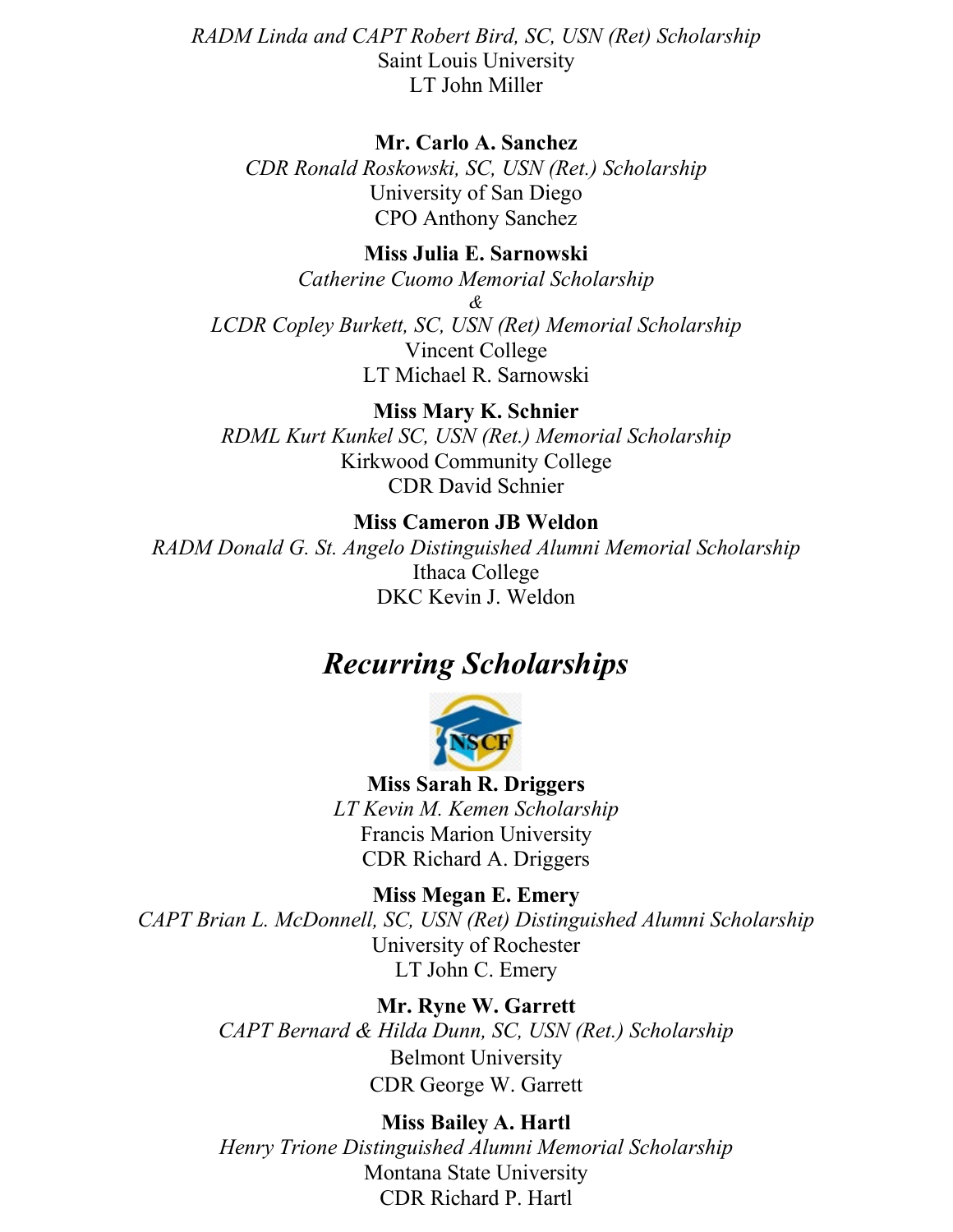#### **Mr. Lucas K. Laingen**

*Len and Lilly Hammond Scholarship* George Washington University LTJG Lowell B. Laingen

**Mr. Christopher M. Lask** *CAPT & Mrs. Eugene Auerbach, SC, USN (Ret.) Scholarship* Old Dominion University CAPT Gregory Lask

*Mr. Isaac R. Manfull RADM Steven W. Maas, SC, USN (Ret) Scholarship* Penn State LCDR Benjamin W. Manfull

**Miss Mackenzie L. Meagher** *CDR Roscoe & Dr. Lois Burns Scholarship* Villanova University CDR Maurice F. Meagher

**Mr. Tanner D. Kenin** *Victor S. Trione Distinguished Alumni Scholarship* University of CA, Berkeley LCDR David Kenin

**Mr. Cameron J. Morgan** Virginia P. *Putman* Memorial Scholarship Harvard University CAPT Eric A. Morgan

**Mr. Demetrius M. Palmer** *CDR Leonard C. "Griff" Griffin, Jr. Memorial Scholarship* Howard University LCDR Brandon W. Palmer

**Miss Tyler M. Samuelson** *CAPT David Bunten, SC, USN (Ret) Scholarship* University of CA, Los Angeles CDR Clifford R. Price

**Miss Abby H. Spiro** *CDR Joseph J. Jordan, SC, USN (Ret.) Scholarship* Appalachian State University RADM Robert H. Spiro, Jr.

**Miss Kaitlyn A. Tully** *Francis and Patricia Derby Memorial Scholarship* Patrick Henry College CAPT Albert P. Tully

**Mr. Joseph S. Zawislak** *CDR Thomas M. Francis, SC, USN (Ret) Scholarship*